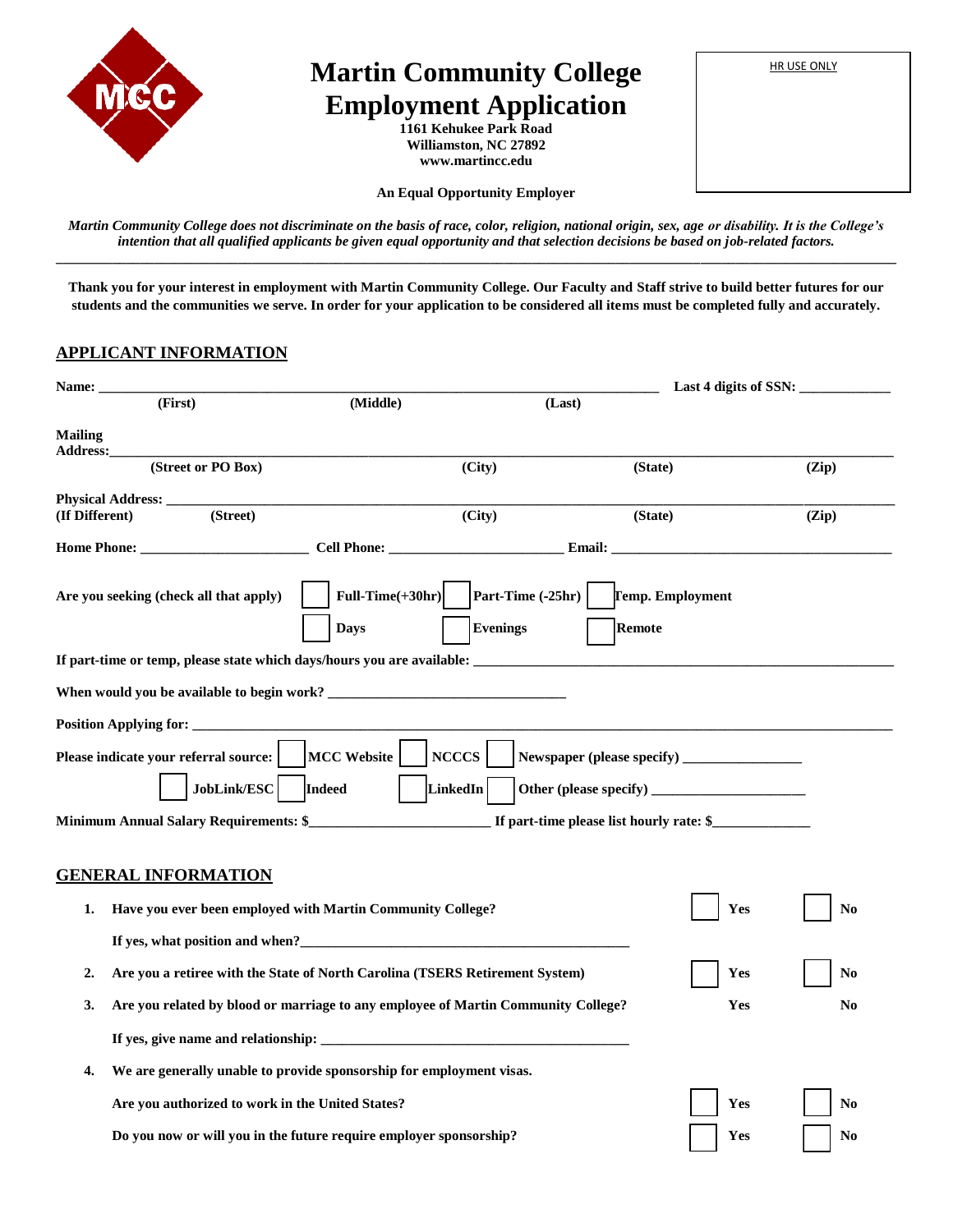## **EDUCATION**

*Note: Unofficial transcripts must be submitted with application. If position is offered official transcripts will be required.* 

| Education          | Name & Location | <b>Dates Attended</b> | Graduate       | Major/Minor | <b>Degree</b>   | Year            |
|--------------------|-----------------|-----------------------|----------------|-------------|-----------------|-----------------|
|                    |                 |                       | (Y/N)          |             | <b>Received</b> | <b>Received</b> |
| <b>High School</b> |                 |                       | Yes            |             |                 |                 |
| Diploma/GED        |                 |                       | N <sub>0</sub> |             |                 |                 |
| <b>Associates</b>  |                 |                       | Yes            |             |                 |                 |
| <b>Degree</b>      |                 |                       | N <sub>0</sub> |             |                 |                 |
| <b>Bachelor's</b>  |                 |                       | Yes            |             |                 |                 |
| <b>Degree</b>      |                 |                       | No             |             |                 |                 |
| Master's           |                 |                       | Yes            |             |                 |                 |
| <b>Degree</b>      |                 |                       | N <sub>0</sub> |             |                 |                 |
| Other<br>Graduate/ |                 |                       | Yes            |             |                 |                 |
| Professional       |                 |                       | N <sub>0</sub> |             |                 |                 |

## **PROFESSIONAL INVOLVEMENT**

**List any professional certifications, licenses and any other training/credentials/honors related to the position you are applying for.**

### **ADDITIONAL INFORMATION**

**Please list any other pertinent information related to the position for which you are applying.**

## **REFERENCES**

**Please list 3 professional references who have first-hand knowledge of your qualifications for the position for which you are applying.** 

| ı. | (Name) | (Relationship to Applicant) | (Contact Number) | (Email) |
|----|--------|-----------------------------|------------------|---------|
| 2. |        |                             |                  |         |
|    | (Name) | (Relationship to Applicant) | (Contact Number) | (Email) |
| 3. |        |                             |                  |         |
|    | (Name) | (Relationship to Applicant) | (Contact Number) | (Email) |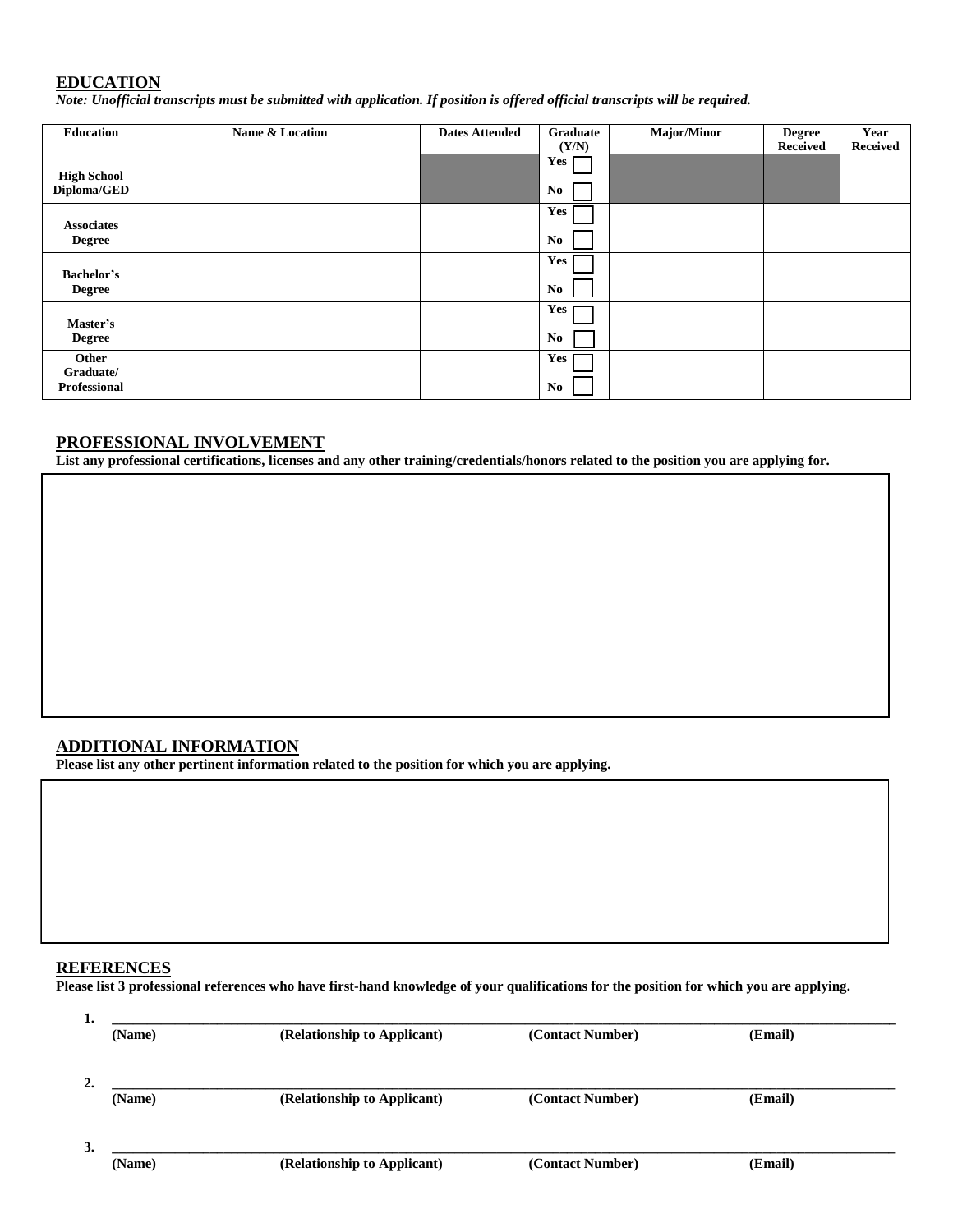### **EMPLOYMENT HISTORY**

**IMPORTANT:** Please fill out work history completely, attach additional pages if necessary. Beginning with your last/current employment, include any paid/unpaid experience. Resumes/vitae are not accepted as a substitute for the application work history. Salary calculations are based on work experience listed on the application**.**

#### **A.** Current or Most Recent Employment

|                                              | Date Employed (mo/yr): |        | Duties: |                                                                                                                                                                                                                                |                                                   |
|----------------------------------------------|------------------------|--------|---------|--------------------------------------------------------------------------------------------------------------------------------------------------------------------------------------------------------------------------------|---------------------------------------------------|
| Date Separated (mo/yr):                      |                        |        |         |                                                                                                                                                                                                                                |                                                   |
| Full-Time                                    | Years                  | Months |         |                                                                                                                                                                                                                                |                                                   |
| Part-Time                                    | Years                  | Months |         |                                                                                                                                                                                                                                |                                                   |
| If Part-Time, # of hours<br>Worked per week: |                        |        |         |                                                                                                                                                                                                                                |                                                   |
|                                              |                        |        |         |                                                                                                                                                                                                                                | $\overline{\text{No}}$                            |
| <b>B.</b> Previous Employment                |                        |        |         |                                                                                                                                                                                                                                |                                                   |
|                                              |                        |        |         | Employer: Address: Address: Address: Address: Address: Address: Address: Address: Address: Address: Address: Address: Address: Address: Address: Address: Address: Address: Address: Address: Address: Address: Address: Addre |                                                   |
|                                              |                        |        |         |                                                                                                                                                                                                                                |                                                   |
|                                              |                        |        |         |                                                                                                                                                                                                                                |                                                   |
|                                              | Date Employed (mo/yr): |        | Duties: |                                                                                                                                                                                                                                |                                                   |
| Date Separated (mo/yr):                      |                        |        |         |                                                                                                                                                                                                                                |                                                   |
| Full-Time                                    | Years                  | Months |         |                                                                                                                                                                                                                                |                                                   |
| Part-Time                                    | Years                  | Months |         |                                                                                                                                                                                                                                |                                                   |
| If Part-Time, # of hours<br>Worked per week: |                        |        |         |                                                                                                                                                                                                                                |                                                   |
|                                              |                        |        |         |                                                                                                                                                                                                                                | No                                                |
| C. Previous Employment                       |                        |        |         |                                                                                                                                                                                                                                |                                                   |
|                                              |                        |        |         | Address:                                                                                                                                                                                                                       |                                                   |
| Position:                                    |                        |        |         | Supervisor Name & Title:                                                                                                                                                                                                       |                                                   |
|                                              |                        |        |         |                                                                                                                                                                                                                                |                                                   |
|                                              | Date Employed (mo/yr): |        | Duties: |                                                                                                                                                                                                                                |                                                   |
| Date Separated (mo/yr):                      |                        |        |         |                                                                                                                                                                                                                                |                                                   |
| Full-Time                                    | Years                  | Months |         |                                                                                                                                                                                                                                |                                                   |
| Part-Time                                    | Years                  | Months |         |                                                                                                                                                                                                                                |                                                   |
| If Part-Time, # of hours                     |                        |        |         |                                                                                                                                                                                                                                |                                                   |
| Worked per week:                             |                        |        |         |                                                                                                                                                                                                                                |                                                   |
| Reason for leaving:                          |                        |        |         |                                                                                                                                                                                                                                | May we contact employer?<br>N <sub>o</sub><br>Yes |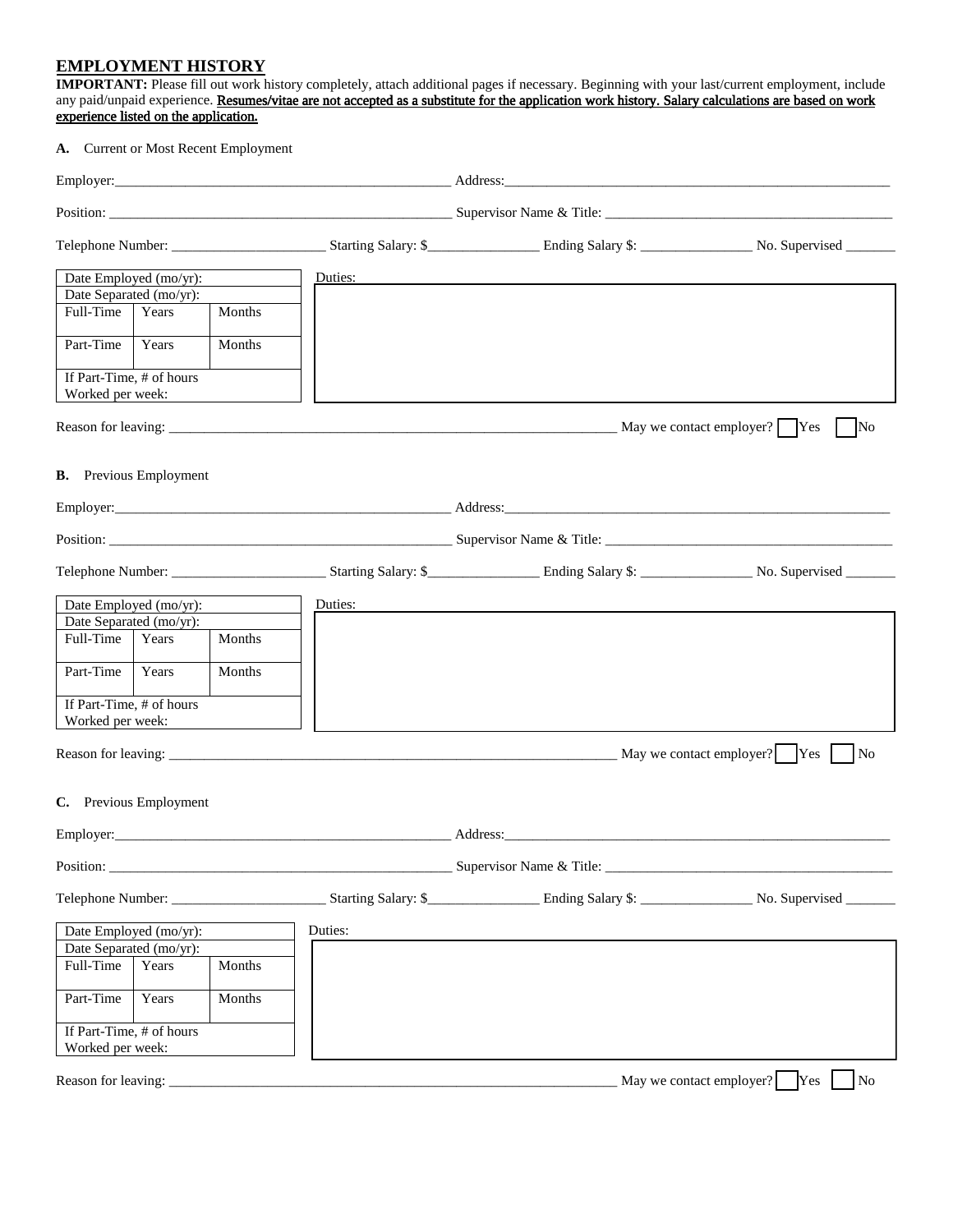### **CERTIFICATION**

#### **Please read carefully before signing.**

I certify that all information on this application is correct. I authorize any agent or employee of the College to verify this information. Such reference calls may include persons other than those that I have listed as references in my application materials. I will hold neither the inquiring party/organization nor the responding party/organization liable for information exchanged regarding the execution of my former employment. I understand that any information released by my prior employers will be held in strictest confidence, that it will be viewed only by those involved in the hiring decision, and that I waive any rights to see this information.

I certify to the best of my knowledge, the information given truly represents my background and experiences. I understand that if I have knowingly misrepresented or falsified any of this information, I may be disqualified from employment considerations or dismissed from employment with Martin Community College.

I understand that employment may be contingent upon a satisfactory background investigation of any or all of the following records: criminal, motor vehicle, credit, reference checks, and/or drug test.

| Applic<br>טור |  |  |
|---------------|--|--|
|               |  |  |

## **SUBMISSION OF APPLICATION**

All applications must be signed and mailed or emailed with unofficial copies of academic and professional documents specified in the position's minimum qualification requirements, cover letter and resume, and references to:

> Martin Community College Office of Human Resources 1161 Kehukee Park Road Williamston, NC 27892

> > OR

[humanresources](mailto:Personnel@martincc.edu)@martincc.edu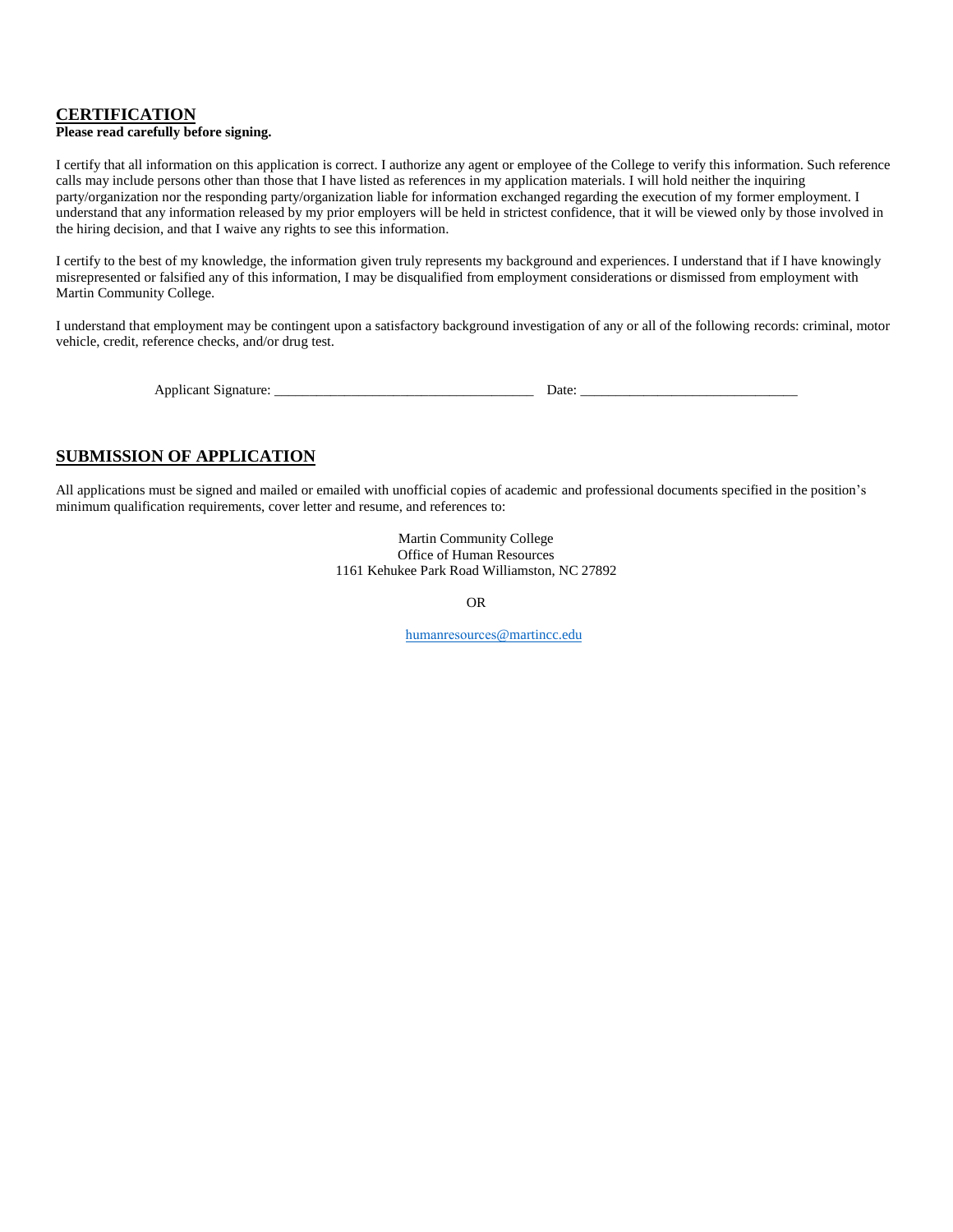

# **Martin Community College Equal Opportunity Information**

**1161 Kehukee Park Road Williamston, NC 27892 www.martincc.edu**

Martin Community College policy prohibits discrimination on the basis of race, color, religion, national origin, sex, age or disability. It is the College's intention that all qualified applicants be given equal opportunity and that selection decisions be based on job-related factors. The requested information will not affect processing of your application. It will be used only to see how well our recruitment efforts are reaching all segments of the population and to meet statistical requirement efforts set forth by State and Federal regulations.

This section of information is confidential and only viewed by the Office of Human Resources.

#### **MILITARY SERIVCE** *(If declaring veteran's preference, please submit DD214, Certificate of Release or Discharge, or similar form)*

| Have you served honorably in the Armed Forces of the United States on active duty for reason other than training?<br><b>YES</b><br>NO                                       |                                                                                                                             |           |  |  |  |  |  |  |
|-----------------------------------------------------------------------------------------------------------------------------------------------------------------------------|-----------------------------------------------------------------------------------------------------------------------------|-----------|--|--|--|--|--|--|
| Do you wish to declare a service-connected disability?                                                                                                                      | <b>YES</b>                                                                                                                  | <b>NO</b> |  |  |  |  |  |  |
| At the time of this application, are you the surviving spouse or dependent of a deceased veteran who died<br><b>YES</b><br>from service-related reasons?<br>$\overline{NQ}$ |                                                                                                                             |           |  |  |  |  |  |  |
|                                                                                                                                                                             | Do you wish to declare eligibility for veteran's preference as the spouse of a disabled veteran?<br><b>YES</b><br><b>NO</b> |           |  |  |  |  |  |  |
| Give dates of your (or spouse's) qualifying active military service:                                                                                                        |                                                                                                                             |           |  |  |  |  |  |  |
|                                                                                                                                                                             |                                                                                                                             |           |  |  |  |  |  |  |
|                                                                                                                                                                             |                                                                                                                             |           |  |  |  |  |  |  |

#### **DISABILITY** *(A disability is any impairment which substantially limits a major life function)*

| Please check any that apply: |                                                |
|------------------------------|------------------------------------------------|
| Visual Impairment/Blindness  | Respiratory Impairment                         |
| Hearing Impairment/Deafness  | Loss or Impairment of Upper and/or Lower Limbs |
| Cardiovascular Disorder      | Disabling Diseases (arthritis, diabetes, etc.) |
| Emotional/Mental Disorder    |                                                |
| Neurological/Nervous System  |                                                |

Are you able to perform the essential functions of the position as described on the position announcement with or without reasonable accommodation? **YES** NO

#### **DEMOGRAPHIC INFORMATION**

| Date of Birth: |                     |            |                               |
|----------------|---------------------|------------|-------------------------------|
| Gender:        | Male                | Ethnicity: | Native American/Alaska Native |
|                | Female              |            | Asian                         |
| Race:          | Hispanic/Latino     |            | Black/African-American        |
|                | Non-Hispanic/Latino |            | Hawaiian/Pacific Islander     |
|                |                     |            | White/Caucasian               |
|                |                     |            | Other                         |